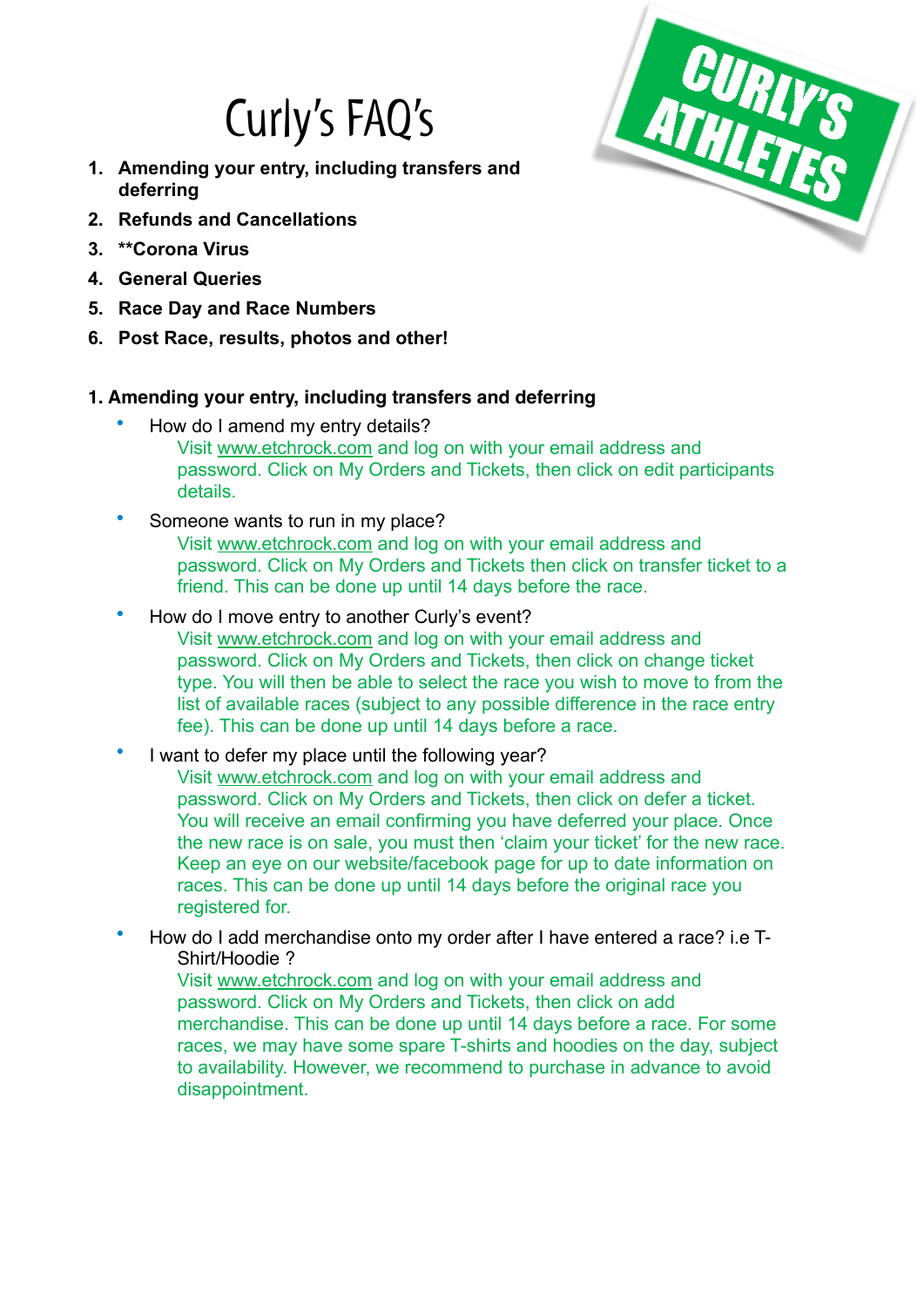#### **2. Refunds and Cancellations**

- What are my options if I can no longer take part? You have the option to defer your place until the Following year, up to 14 days ahead of the event or transfer to any of our other events (subject to any possible difference in the race entry fee), or receive a refund (based on the refund timeline, see below).
- How do I request a refund?

Visit [www.etchrock.com](http://www.etchrock.com) and log on with your email address and password. Click on My Orders and Tickets then click on request a refund.

Why can't I get a full refund?

Our refund policy states that we will refund entry costs to the tune of 100% 90 days prior to the event, 75% for 60 days before and 50% up until 28 days before. After this date, we are unable to process refunds. This is because we have allocated costs per person and commit to these ahead of the event day. We do our very best to give you as much back as we possibly can, the % is the same as our commitments ahead of the day, but clearly excluding the year plus work that goes into each of our events.

Can you just sell my place?

We're afraid it gets very complicated for us to manage with thousands of runners. However, we can transfer the name of the runner for you up to 14 days before.

• What happens if the event is cancelled due to Covid 19? You have the option to move to the events new date, defer your place until the following year, transfer to any of our other events or receive a full refund.

### **3. Corona Virus '29th July 2020**

•*We understand that Covid 19/ Corona virus is of concern to our runners. Due to this, we have taken extensive measures to ensure your safety and well-being.* 

•*We ask that if you are displaying any symptoms of corona virus i.e raised temperature, cough, sore throat, that you do not attend our races. You are able to transfer your place to another event if you display Covid Symptoms. However you [must complete the following form](https://curlysathletes.co.uk/questions?#8f120023-e3d8-4b70-8897-35660c20fd24) found here and your details may be used as part of track and trace.* 

•*Please see the event information pack for detailed, individual measures that we are taking around our races.* 

•*Should we cancel an event from Sept 2020 onwards due to Corona virus then you will be able to transfer to any of our races, move to the following year or obtain a refund. We would please ask that you transfer or defer wherever possible, it's a tough environment for a small business like ours and we want to ensure we're here for runners in the future (we also understand you may have challenging personal circumstances so please look after yourself firstly :) )*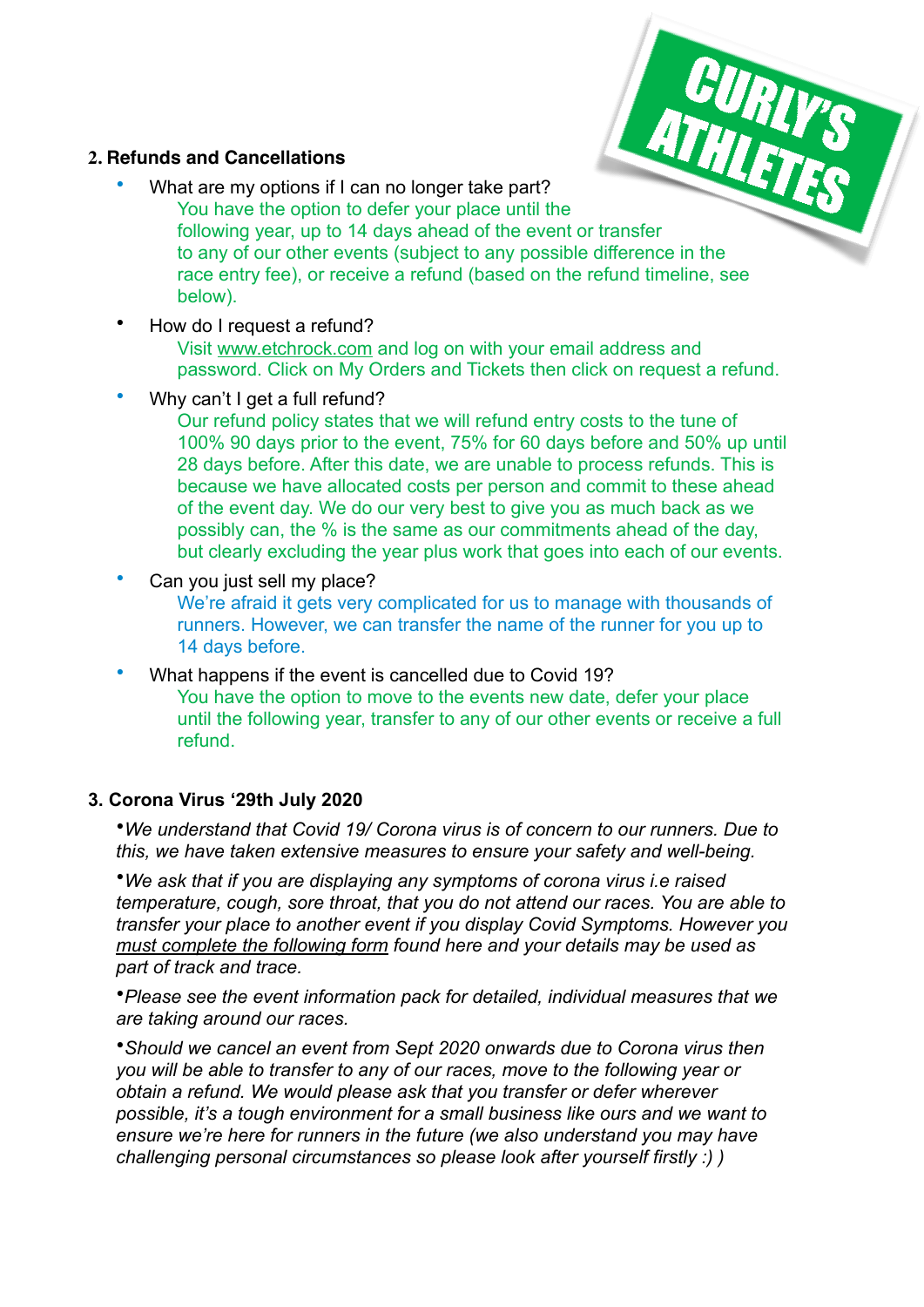

#### **4. General Queries**

• How many places are left?

Please follow our Facebook page for updates on availability. Races do tend to fill up quickly, so to ensure a spot, make sure you book early! (all of our races fill up)

• How does the waiting list work?

Once the event is full you can sign up for the waiting list. As a space becomes available, you will receive an email allowing you 48 hours to take up the spot. After this time has passed, it rolls down. Please ensure you check your email junk folder as they can sometimes end up in there! It is your responsibility to check your emails for updates. If you do not respond within the 48 hours, you have missed your spot and we cannot reissue an invite.

What is the minimum age for races?

For a full marathon it is 18, half marathon distance, it is 17. For all our 10K's, this is 15. For the 5K's, it's 11. We do have junior events, so please check the specific event page for details.

- Is the race suitable for wheelchairs/mobility scooters? Most of our races are suitable, but due to the terrain some are not. Please get in touch to ask about a specific event.
- Can I run with my dog?

Dogs are only allowed at our Sprout Scuttle 5K race currently. We also support the 'Paws in the Park event'. However, guide and assistance dogs are welcome at all of our events.

Can I run with a pushchair?

Some of our races are not suitable for pushchair use- please see individual race events on the main Curly's page. These will specify whether they are suitable or not. If in doubt, please contact us at [contact@curlysathletes.co.uk](mailto:contact@curlysathletes.co.uk)

- I'm visually impaired and need a guide runner. Do they need to enter? Guide runners do not need to enter separately. On entry, there is an option for if you require a guide runner. If you only indicate that you require a guide runner but no name, then they will not appear in the results. If you have any specific requests, please drop us a note at contact@curlysathletes.co.uk
- What is the size quide for T- Shirts?
	- X- small= 30-32-inch chest Small=34-36, medium =38-40, large 42-44, XL 46-48 and XXL is 50-52. All of our t- shirts are unisex.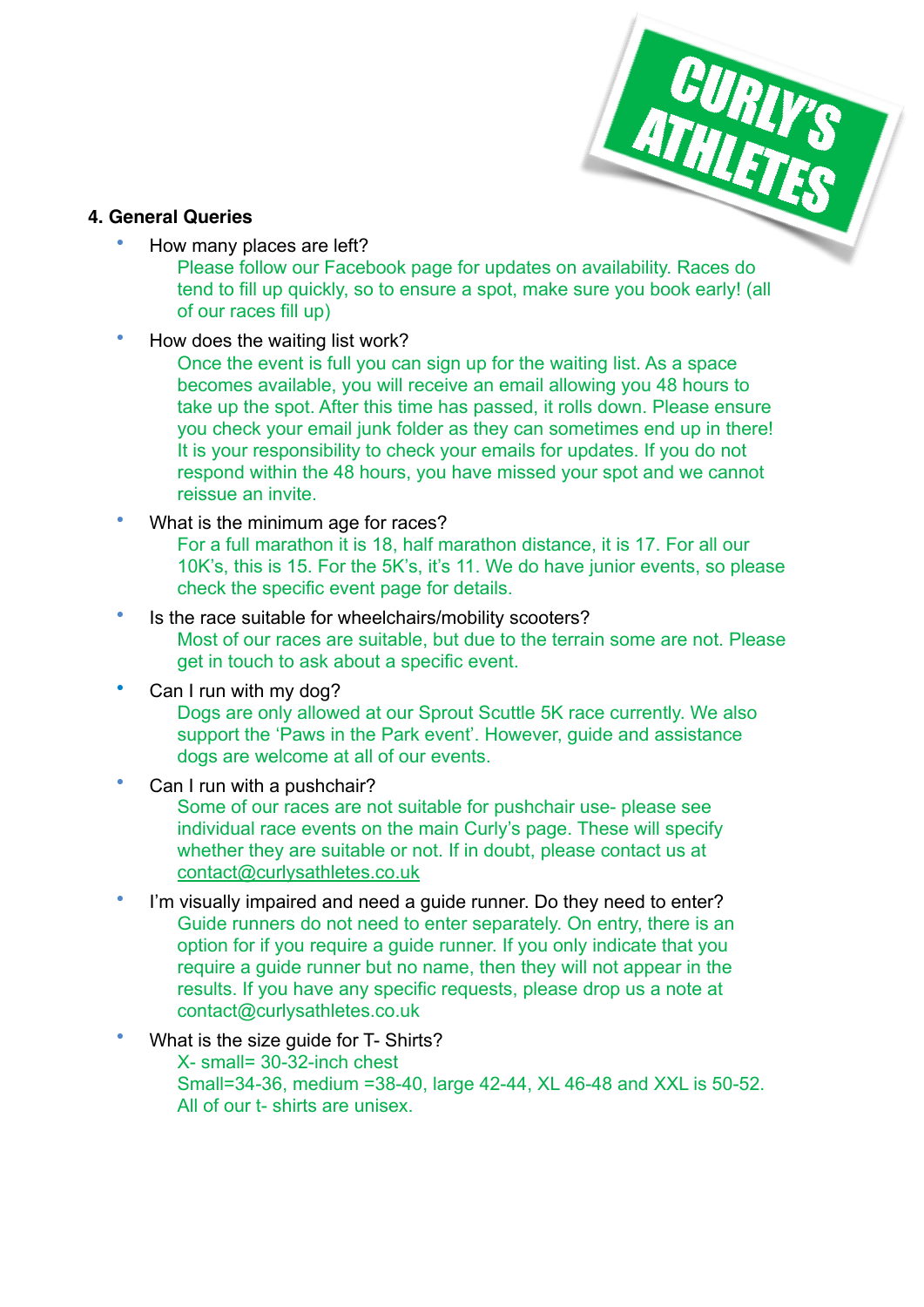#### **5. Race Day and Race Numbers**

• How can I check I've entered?

You will receive a confirmation email on entry and will receive updates in terms of course information normally 2 weeks before an event. Please check your junk file, as some end up there. It's also really important to carefully input your email address as you enter an event- failure to do so means you won't receive any confirmation or email updates.

**CURIYS** 

- I've not had any information through/ no confirmation email
	- Have a quick look in your spam folder to check it has not gone in there. If not log onto www.etchrock.com and using your email address and password, log into your account. Here, you will find details of all of your race entries with Curly's Athletes
- Are there any entries on the day? Unfortunately, none of our races are entry on the day. All our events sell out in advance – so make sure you book yours now!
- When do I get my race number?
	- For all our races with the exception of Junior events, Supermile, Santa Dash and Elf Yourself, you will receive your number by post. You will receive this prior to the event (an expected arrival date will be posted on the event webpage nearer the time) and you are responsible for fetching this to the race. We do not make any provisions for people forgetting numbers. Remember, no number = no race, so don't forget! The event will have a cut-off date for postal entries and then anybody purchasing after this date will need to collect from the venue at event weekend.
- My race number has not arrived?

Please contact us as soon as possible at [contact@curlysathletes.co.uk.](mailto:contact@curlysathletes.co.uk) You should expect it anytime from 14 days up to 72 hours before race start. We will let you know when they're on their way!

- How do I get my T-shirt? If you have pre-ordered a t shirt or a hoodie, these will be available for collection either before or after the race.
- Can I buy a t-shirt/ hoodie on the day? We have limited t-shirts/hoodies on the day. These are sold on a first come, first served basis and cannot be reserved.
- I didn't do the event but paid for a t-shirt. How do I collect this? We keep uncollected t-shirts/hoodies for one week after an event. If during this 7-day period you contact us, then we can arrange for collection/delivery. Depending on item, this may incur a face value delivery fee.

After the 7-day period, unclaimed clothing is donated to charities or local colleges.

Are there cut off times for the event?

We are an inclusive company and as such, we want our events to be